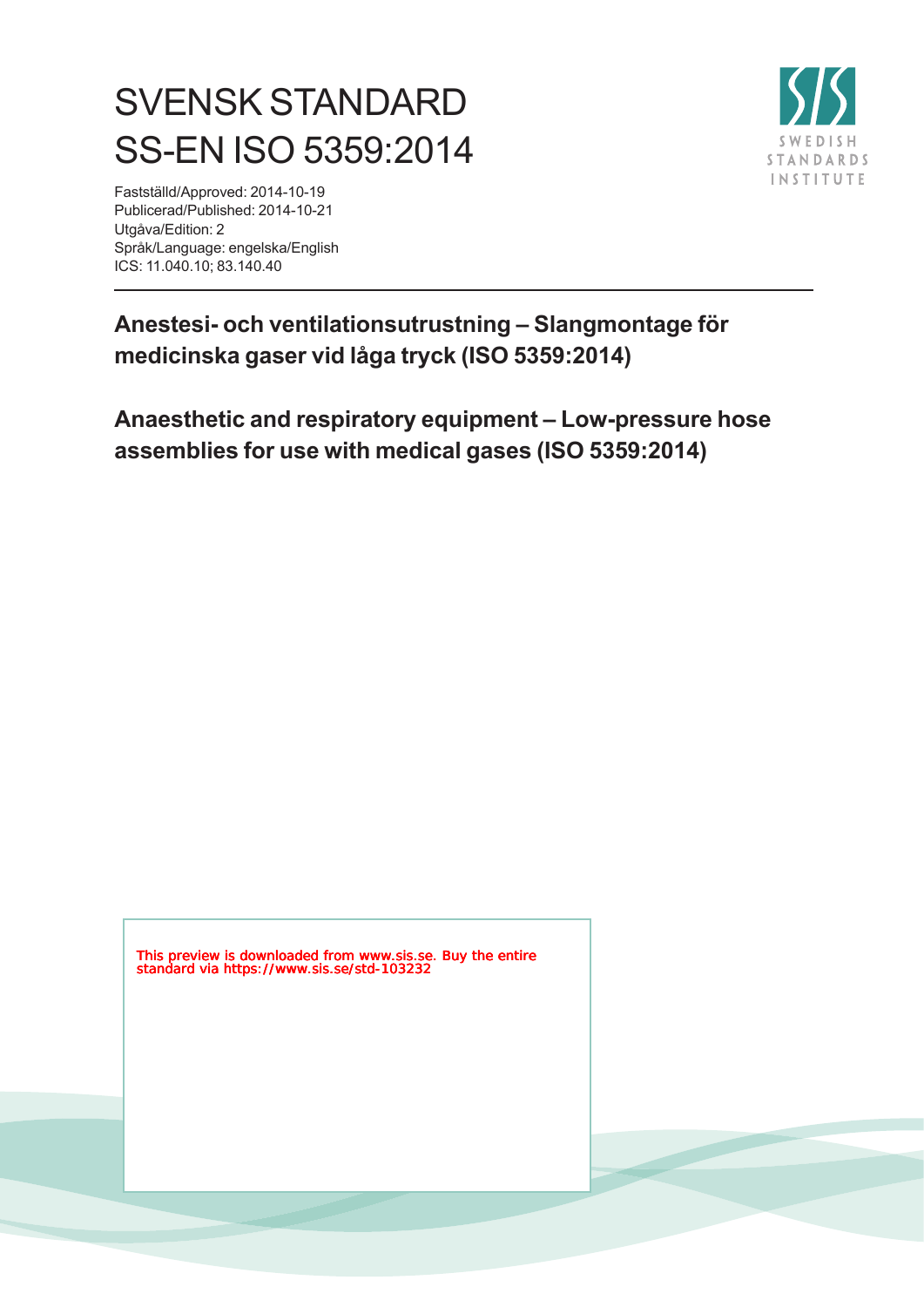# Standarder får världen att fungera

*SIS (Swedish Standards Institute) är en fristående ideell förening med medlemmar från både privat och offentlig sektor. Vi är en del av det europeiska och globala nätverk som utarbetar internationella standarder. Standarder är dokumenterad kunskap utvecklad av framstående aktörer inom industri, näringsliv och samhälle och befrämjar handel över gränser, bidrar till att processer och produkter blir säkrare samt effektiviserar din verksamhet.* 

#### **Delta och påverka**

Som medlem i SIS har du möjlighet att påverka framtida standarder inom ditt område på nationell, europeisk och global nivå. Du får samtidigt tillgång till tidig information om utvecklingen inom din bransch.

#### **Ta del av det färdiga arbetet**

Vi erbjuder våra kunder allt som rör standarder och deras tillämpning. Hos oss kan du köpa alla publikationer du behöver – allt från enskilda standarder, tekniska rapporter och standardpaket till handböcker och onlinetjänster. Genom vår webbtjänst e-nav får du tillgång till ett lättnavigerat bibliotek där alla standarder som är aktuella för ditt företag finns tillgängliga. Standarder och handböcker är källor till kunskap. Vi säljer dem.

#### **Utveckla din kompetens och lyckas bättre i ditt arbete**

Hos SIS kan du gå öppna eller företagsinterna utbildningar kring innehåll och tillämpning av standarder. Genom vår närhet till den internationella utvecklingen och ISO får du rätt kunskap i rätt tid, direkt från källan. Med vår kunskap om standarders möjligheter hjälper vi våra kunder att skapa verklig nytta och lönsamhet i sina verksamheter.

**Vill du veta mer om SIS eller hur standarder kan effektivisera din verksamhet är du välkommen in på www.sis.se eller ta kontakt med oss på tel 08-555 523 00.**

# Standards make the world go round

*SIS (Swedish Standards Institute) is an independent non-profit organisation with members from both the private and public sectors. We are part of the European and global network that draws up international standards. Standards consist of documented knowledge developed by prominent actors within the industry, business world and society. They promote cross-border trade, they help to make processes and products safer and they streamline your organisation.*

#### **Take part and have influence**

As a member of SIS you will have the possibility to participate in standardization activities on national, European and global level. The membership in SIS will give you the opportunity to influence future standards and gain access to early stage information about developments within your field.

#### **Get to know the finished work**

We offer our customers everything in connection with standards and their application. You can purchase all the publications you need from us - everything from individual standards, technical reports and standard packages through to manuals and online services. Our web service e-nav gives you access to an easy-to-navigate library where all standards that are relevant to your company are available. Standards and manuals are sources of knowledge. We sell them.

#### **Increase understanding and improve perception**

With SIS you can undergo either shared or in-house training in the content and application of standards. Thanks to our proximity to international development and ISO you receive the right knowledge at the right time, direct from the source. With our knowledge about the potential of standards, we assist our customers in creating tangible benefit and profitability in their organisations.

**If you want to know more about SIS, or how standards can streamline your organisation, please visit www.sis.se or contact us on phone +46 (0)8-555 523 00**



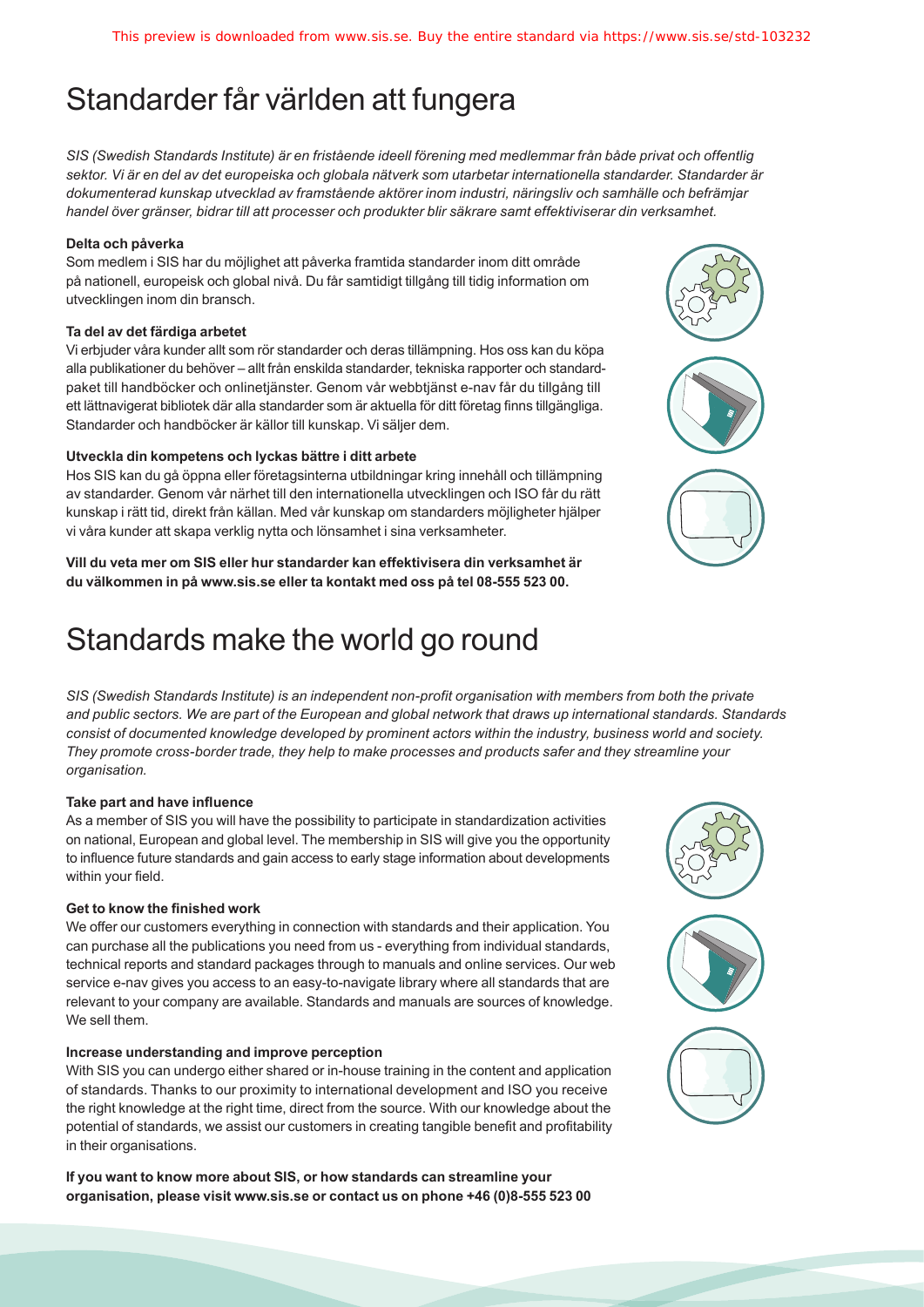Europastandarden EN ISO 5359:2014 gäller som svensk standard. Detta dokument innehåller den officiella engelska versionen av EN ISO 5359:2014.

Denna standard ersätter SS-EN ISO 5359:2008, utgåva 1 och SS-EN ISO 5359:2008 / A1:2012, utgåva 1.

The European Standard EN ISO 5359:2014 has the status of a Swedish Standard. This document contains the official version of EN ISO 5359:2014.

This standard supersedes the Swedish Standard SS-EN ISO 5359:2008, edition 1 and SS-EN ISO 5359:2008/A1:2012, edition 1.

© Copyright / Upphovsrätten till denna produkt tillhör SIS, Swedish Standards Institute, Stockholm, Sverige. Användningen av denna produkt regleras av slutanvändarlicensen som återfinns i denna produkt, se standardens sista sidor.

© Copyright SIS, Swedish Standards Institute, Stockholm, Sweden. All rights reserved. The use of this product is governed by the end-user licence for this product. You will find the licence in the end of this document.

*Upplysningar om sakinnehållet i standarden lämnas av SIS, Swedish Standards Institute, telefon 08-555 520 00. Standarder kan beställas hos SIS Förlag AB som även lämnar allmänna upplysningar om svensk och utländsk standard.*

*Information about the content of the standard is available from the Swedish Standards Institute (SIS), telephone +46 8 555 520 00. Standards may be ordered from SIS Förlag AB, who can also provide general information about Swedish and foreign standards.*

Denna standard är framtagen av kommittén för Anestesi- och respiratorutrustning, SIS / TK 329.

Har du synpunkter på innehållet i den här standarden, vill du delta i ett kommande revideringsarbete eller vara med och ta fram andra standarder inom området? Gå in på www.sis.se - där hittar du mer information.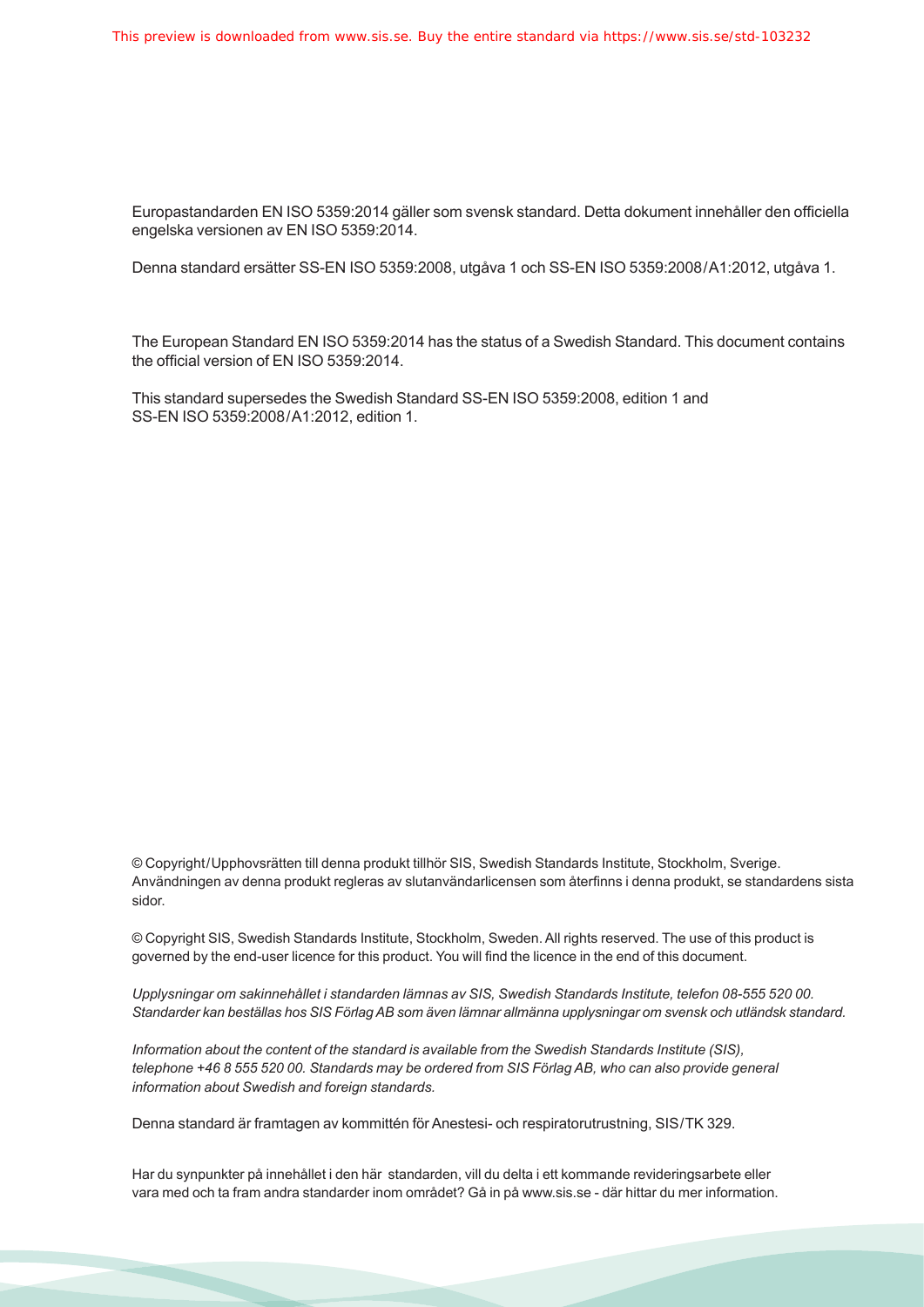This preview is downloaded from www.sis.se. Buy the entire standard via https://www.sis.se/std-103232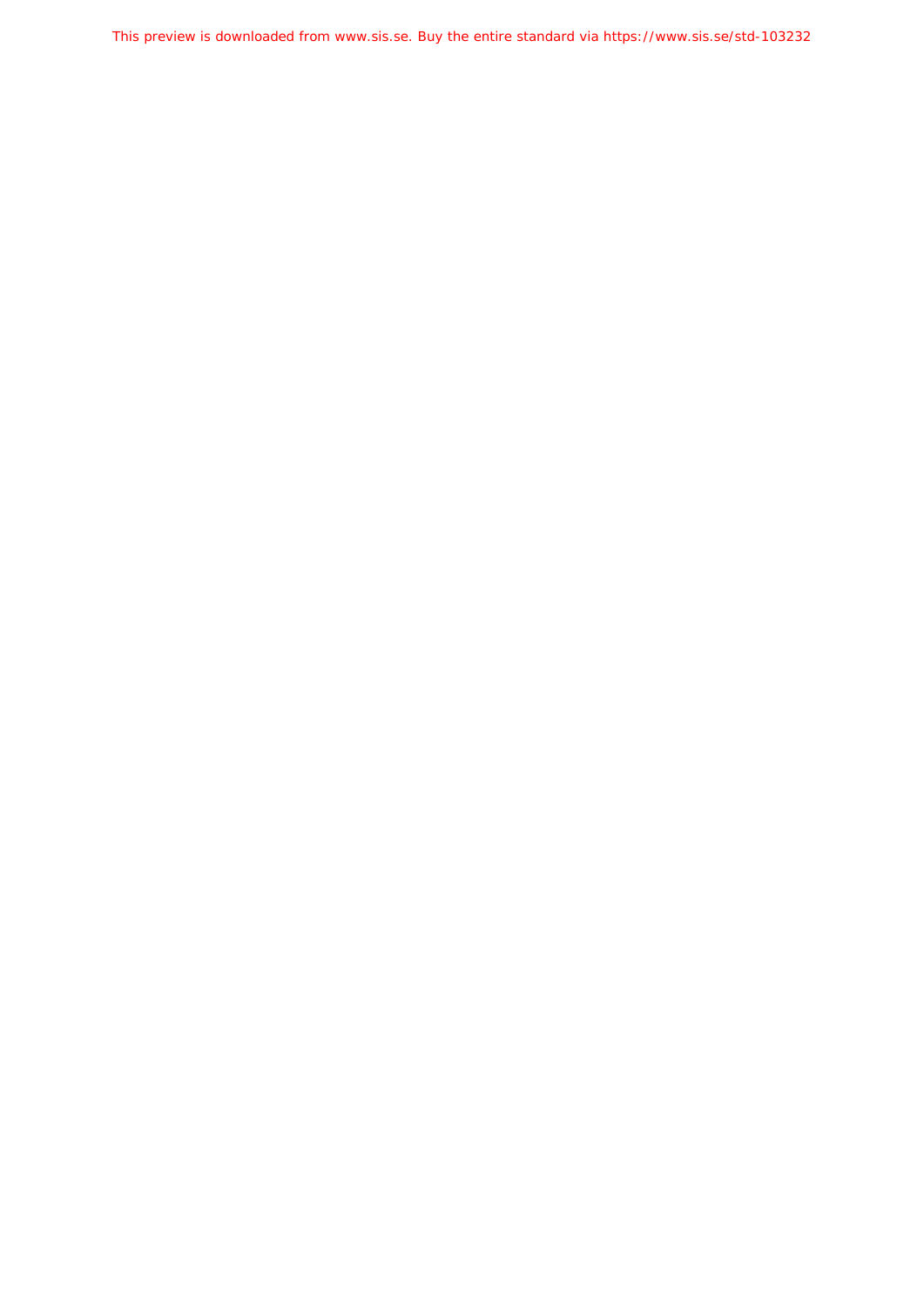# EUROPEAN STANDARD

# NORME EUROPÉENNE

EUROPÄISCHE NORM

 **EN ISO 5359** 

October 2014

ICS 11.040.10; 83.140.40 Supersedes EN ISO 5359:2008

English Version

### Anaesthetic and respiratory equipment - Low-pressure hose assemblies for use with medical gases (ISO 5359:2014)

Matériel d'anesthésie et de réanimation respiratoire - Flexibles de raccordement à basse pression pour utilisation avec les gaz médicaux (ISO 5359:2014)

Anästhesie- und Beatmungsgeräte - Niederdruck-Schlauchleitungssysteme zur Verwendung mit medizinischen Gasen (ISO 5359:2014)

This European Standard was approved by CEN on 24 August 2014.

CEN members are bound to comply with the CEN/CENELEC Internal Regulations which stipulate the conditions for giving this European Standard the status of a national standard without any alteration. Up-to-date lists and bibliographical references concerning such national standards may be obtained on application to the CEN-CENELEC Management Centre or to any CEN member.

This European Standard exists in three official versions (English, French, German). A version in any other language made by translation under the responsibility of a CEN member into its own language and notified to the CEN-CENELEC Management Centre has the same status as the official versions.

CEN members are the national standards bodies of Austria, Belgium, Bulgaria, Croatia, Cyprus, Czech Republic, Denmark, Estonia, Finland, Former Yugoslav Republic of Macedonia, France, Germany, Greece, Hungary, Iceland, Ireland, Italy, Latvia, Lithuania, Luxembourg, Malta, Netherlands, Norway, Poland, Portugal, Romania, Slovakia, Slovenia, Spain, Sweden, Switzerland, Turkey and United Kingdom.



EUROPEAN COMMITTEE FOR STANDARDIZATION COMITÉ EUROPÉEN DE NORMALISATION EUROPÄISCHES KOMITEE FÜR NORMUNG

**CEN-CENELEC Management Centre: Avenue Marnix 17, B-1000 Brussels** 

Ref. No. EN ISO 5359:2014 E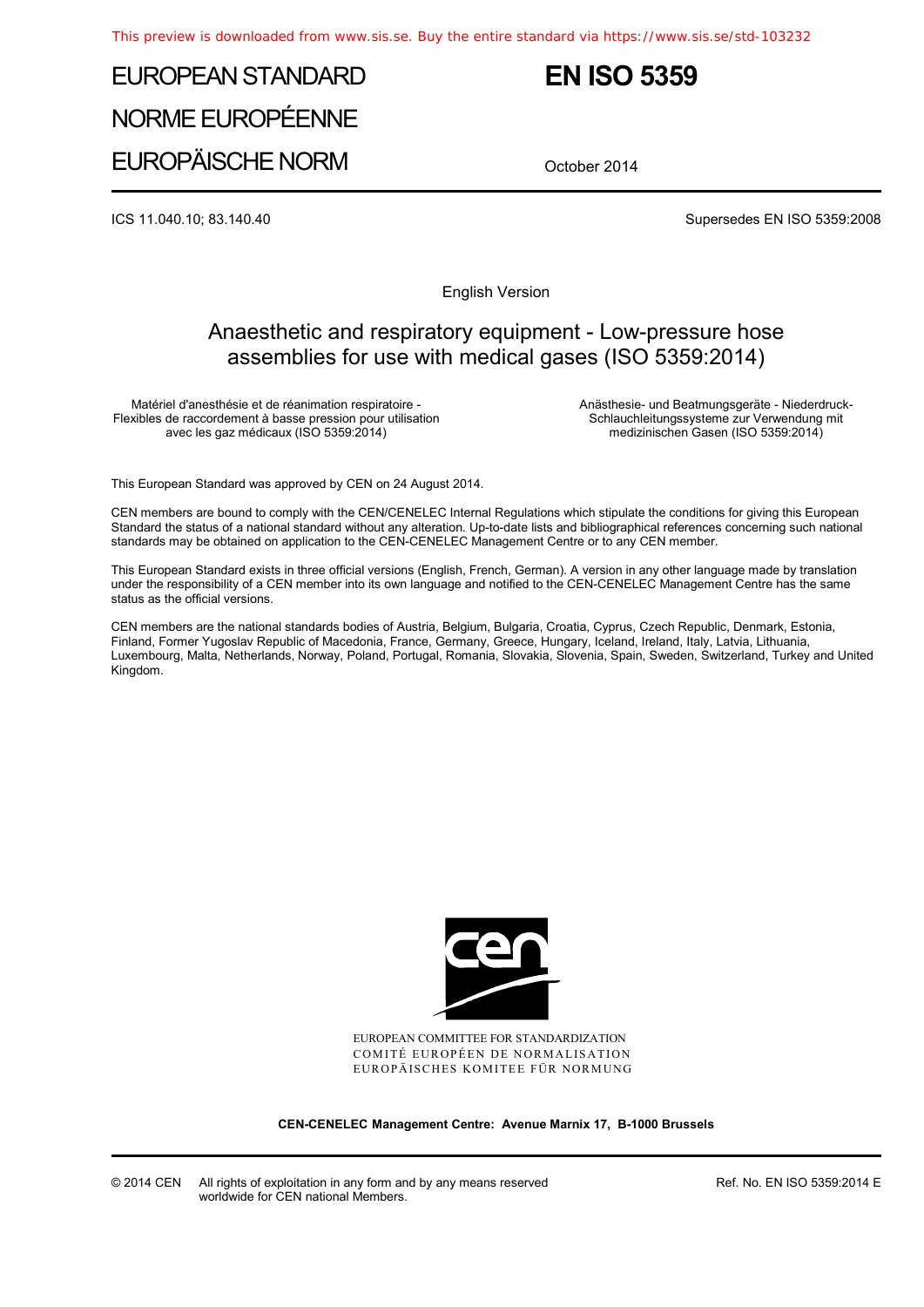| <b>Contents</b> |
|-----------------|
|-----------------|

| ۰, |
|----|

| 1 |                                                                                                                   |  |
|---|-------------------------------------------------------------------------------------------------------------------|--|
| 2 |                                                                                                                   |  |
| 3 |                                                                                                                   |  |
| 4 |                                                                                                                   |  |
|   | 4.1                                                                                                               |  |
|   | 4.2                                                                                                               |  |
|   | 4.3                                                                                                               |  |
|   | 4.4                                                                                                               |  |
|   | 4.5                                                                                                               |  |
|   | 4.6                                                                                                               |  |
|   | 4.7                                                                                                               |  |
| 5 |                                                                                                                   |  |
|   | 5.1                                                                                                               |  |
|   | 5.2                                                                                                               |  |
|   | 5.3<br>Test method for leakage <b>Manual Communities</b> 11                                                       |  |
|   | 5.4                                                                                                               |  |
|   | 5.5                                                                                                               |  |
|   | 5.6                                                                                                               |  |
|   | 5.7                                                                                                               |  |
|   | 5.8                                                                                                               |  |
| 6 |                                                                                                                   |  |
|   | 6.1                                                                                                               |  |
|   | 6.2                                                                                                               |  |
|   | 6.3                                                                                                               |  |
| 7 |                                                                                                                   |  |
|   | Annex A (informative) Rationale <b>Entimated and Entimated Annex A</b> (informative) Rationale <b>Entimated A</b> |  |
|   |                                                                                                                   |  |
|   | Annex C (informative) Reported regional and national deviations of colour coding and                              |  |
|   | Annex ZA (informative) Relationship between this European Standard and the Essential                              |  |
|   |                                                                                                                   |  |
|   |                                                                                                                   |  |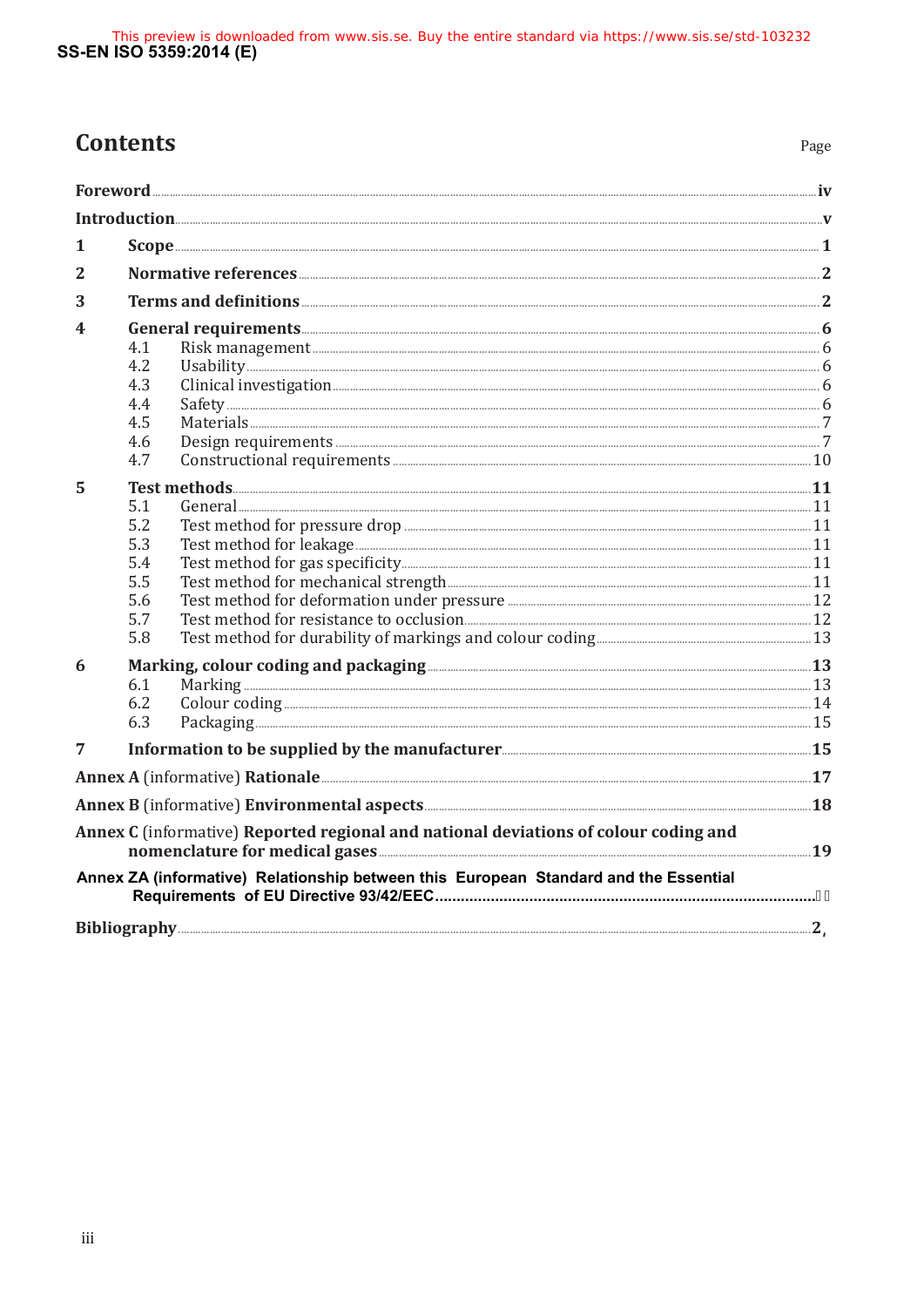## <span id="page-6-0"></span>**Foreword**

This document (EN ISO 5359:2014) has been prepared by Technical Committee ISO/TC 121 "Anaesthetic and respiratory equipment" in collaboration with Technical Committee CEN/TC 215 "Respiratory and anaesthetic equipment" the secretariat of which is held by BSI.

This European Standard shall be given the status of a national standard, either by publication of an identical text or by endorsement, at the latest by April 2015, and conflicting national standards shall be withdrawn at the latest by October 2017.

Attention is drawn to the possibility that some of the elements of this document may be the subject of patent rights. CEN [and/or CENELEC] shall not be held responsible for identifying any or all such patent rights.

This document supersedes EN ISO 5359:2008.

This document has been prepared under a mandate given to CEN by the European Commission and the European Free Trade Association, and supports essential requirements of EU Directive(s).

For relationship with EU Directive(s), see informative Annex ZA, which is an integral part of this document.

According to the CEN-CENELEC Internal Regulations, the national standards organizations of the following countries are bound to implement this European Standard: Austria, Belgium, Bulgaria, Croatia, Cyprus, Czech Republic, Denmark, Estonia, Finland, Former Yugoslav Republic of Macedonia, France, Germany, Greece, Hungary, Iceland, Ireland, Italy, Latvia, Lithuania, Luxembourg, Malta, Netherlands, Norway, Poland, Portugal, Romania, Slovakia, Slovenia, Spain, Sweden, Switzerland, Turkey and the United Kingdom.

#### **Endorsement notice**

The text of ISO 5359:2014 has been approved by CEN as EN ISO 5359:2014 without any modification.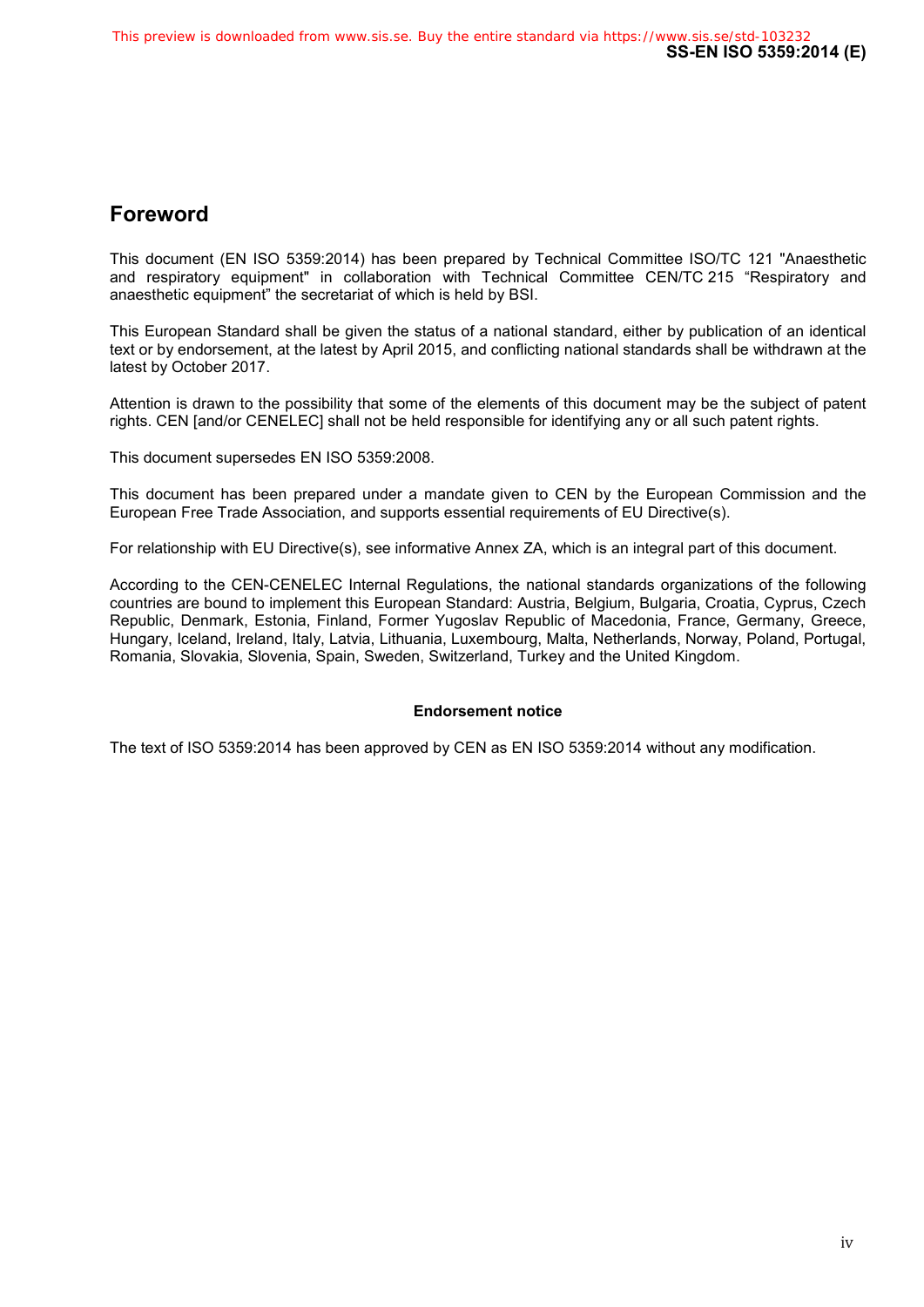# <span id="page-7-0"></span>**Introduction**

This International Standard has been prepared in response to the need for a safe method of connecting medical equipment to a fixed medical gas pipeline system or other medical gas supply system such that hose assemblies carrying different gases, or the same gas at different pressures, cannot be interchanged. Fixed medical gas pipelines, once installed, are rarely disturbed and are subjected to commissioning procedures to avoid the possibility of cross-connections or contamination of the medical gas conveyed. However, hose assemblies are subjected to wear and tear, misuse and abuse throughout their relatively short service life and are frequently connected to, and disconnected from, the medical equipment and the fixed pipeline.

While recognizing that no system is absolutely safe, this International Standard includes those requirements considered necessary to prevent foreseeable hazards arising from the use of hose assemblies. Operators should be continually alert to the possibility of damage being caused by external factors. Therefore regular inspection and repair should be undertaken to ensure that hose assemblies continue to meet the requirements of this International Standard.

This International Standard pays particular attention to

- suitability of materials,
- gas specificity,
- prevention of cross-connections,
- cleanliness,
- testing,
- identification, and
- information supplied.

Requirements on respiratory therapy tubing are covered by ISO 17256, which refers to ISO 80369-2 on small bore connectors for breathing systems and driving gases.

While the desirability of achieving agreement on a single International Standard for screw-threaded connectors has never been in doubt, the present pattern of usage has made such agreement impossible.

Nevertheless, fears that proliferation of individual national standards or practices will eventually result in potentially dangerous cross-connection between components for different gases have led to the choice of three screw-threaded connector systems, and one gas-specific quick connector system for use on low pressure hose assemblies. The three systems of non-interchangeable screw-threaded connectors are the diameter index safety system (DISS), the non-interchangeable screw-threaded (NIST) system and the sleeve indexed system (SIS). Dimensions and allocation of these connectors to medical gases are not specified in this International Standard.

Rationales for some of the requirements of this International Standard are given in Annex A. Such requirements are indicated by the asterisk (**\***) after the clause number in the main text.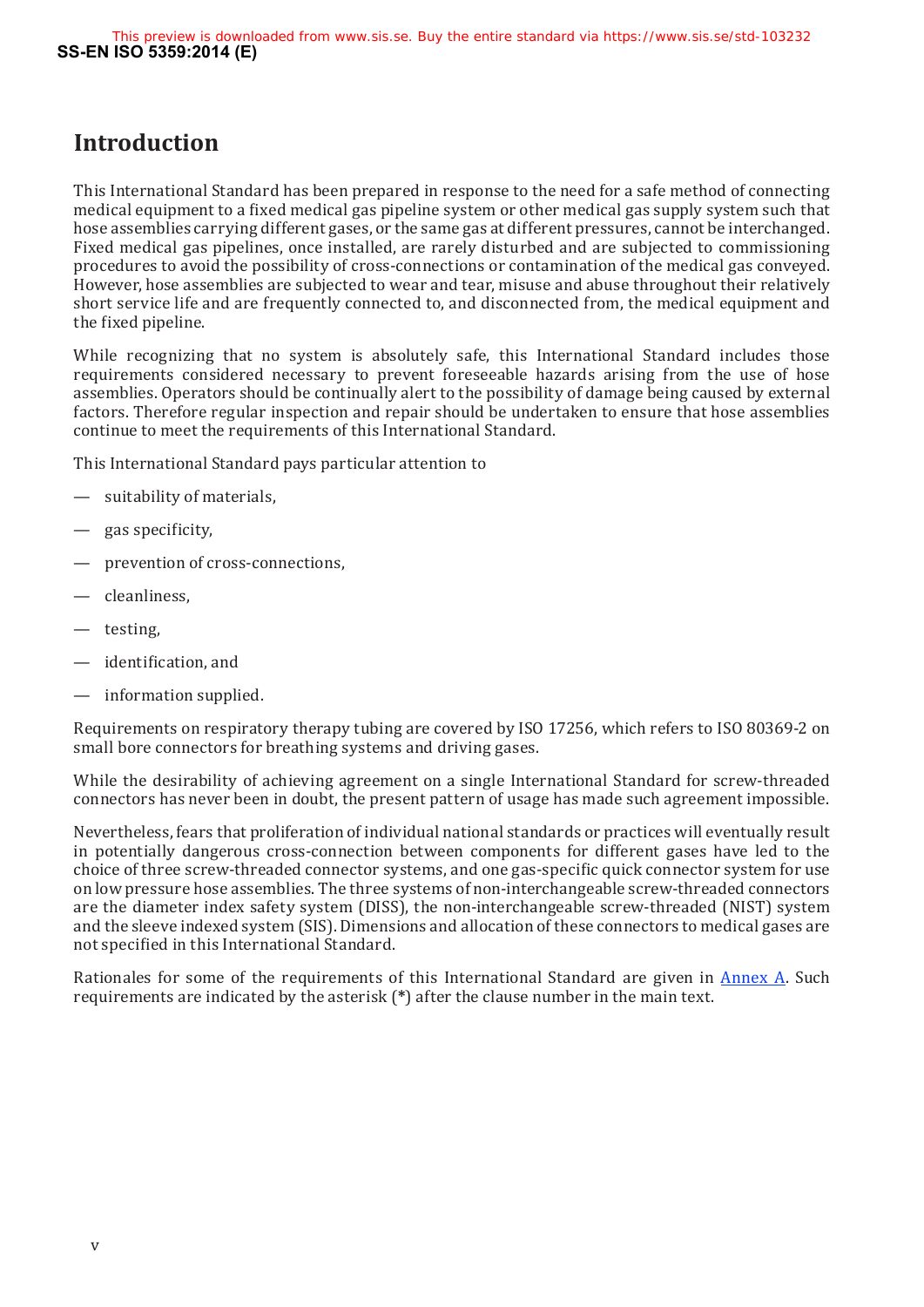# <span id="page-8-0"></span>**Anaesthetic and respiratory equipment — Low-pressure hose assemblies for use with medical gases**

### **1 Scope**

**1.1** This International Standard specifies requirements for low-pressure hose assemblies intended for use with the following medical gases:

- oxygen,
- nitrous oxide,
- medical air,
- helium,
- carbon dioxide,
- xenon,
- specified mixtures of the gases listed above,
- oxygen-enriched air,
- air for driving surgical tools,
- nitrogen for driving surgical tools,

and for use with vacuum.

**1.2** \*It applies to hose assemblies operating at pressures up to 1 400 kPa and for vacuum systems at pressures not greater than 60 kPa absolute.

**1.3** This International Standard does not specify the dimensions and allocation of the gas-specific inlet and outlet connectors for the hose assemblies.

NOTE 1 Specifications for the dimensions and allocation of diameter index safety system (DISS) connectors are specified in CGA V-5 [28].

NOTE 2 Specifications for the dimensions and allocation of sleeve indexed system (SIS) connectors are specified in AS 2896 [23].

NOTE 3 Dimensions and allocation of non-interchangeable screw-threaded (NIST) connectors are specified in ISO 18082 [11].

NOTE 4 Terminal units designed for quick connectors are specified in ISO 9170-1.

**1.4** This International Standard does not specify requirements for coaxial hoses used for the supply and removal of air for driving surgical tools.

**1.5** This International Standard does not specify the intended uses of hose assemblies.

NOTE Environmental aspects are dealt with in **Annex B**.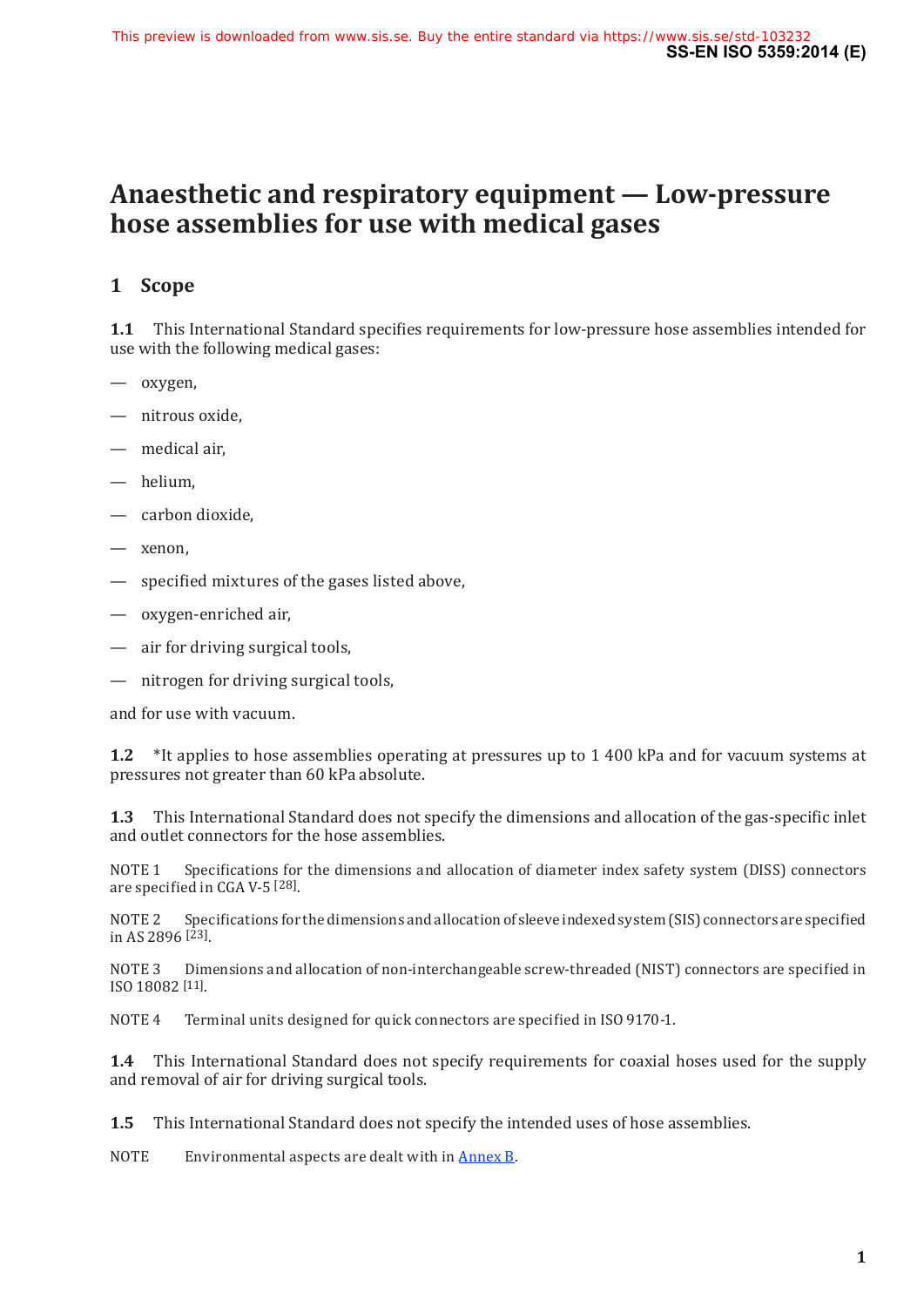### <span id="page-9-0"></span>**2 Normative references**

The following documents, in whole or in part, are normatively referenced in this document and are indispensable for its application. For dated references, only the edition cited applies. For undated references, the latest edition of the referenced document (including any amendments) applies.

ISO 1307:2006, *Rubber and plastics hoses — Hose sizes, minimum and maximum inside diameters, and tolerances on cut-to-length hoses*

ISO 1402:2009, *Rubber and plastics hoses and hose assemblies — Hydrostatic testing*

ISO 8033:2006, *Rubber and plastics hoses — Determination of adhesion between components*

ISO 9170-1:2008, *Terminal units for medical gas pipeline systems — Part 1: Terminal units for use with compressed medical gases and vacuum*

ISO 14155:2011, *Clinical investigation of medical devices for human subjects — Good clinical practice*

ISO 14971:2007, *Medical devices — Application of risk management to medical devices*

ISO 15001:2010, *Anaesthetic and respiratory equipment — Compatibility with oxygen*

### **3 Terms and definitions**

For the purposes of this document, the following terms and definitions apply.

#### <span id="page-9-1"></span>**3.1**

#### **accessory**

additional component for use with equipment in order

- to perform its intended use,
- to adapt the equipment to some special use.
- to facilitate the use of the equipment,
- to enhance the performance of the equipment,
- to enable the functions of the equipment to be integrated with those of other equipment

[SOURCE: IEC 60788:2004, 3.6]

#### **3.2**

#### **accompanying document**

document accompanying a medical device or an *accessory* ([3.1](#page-9-1)) and containing information for the *responsible organization* (3.22) or operator, particularly regarding *basic safety* [\(3.3\)](#page-9-2)

[SOURCE: IEC 60601‑1:2005, 3.4, modified — by replacing *medical electrical equipment*, *medical electrical system* by *medical device* and by deleting *essential performance* at the end of the definition.]

#### <span id="page-9-2"></span>**3.3**

#### **basic safety**

freedom from unacceptable risk directly caused by physical *hazards* ([3.7](#page-10-0)) when a medical device is used under normal condition and *single fault condition* (3.24)

[SOURCE: IEC60601‑1:2005, 3.10, modified — by replacing *medical electrical equipment*, *medical electrical system* by *medical device*.]